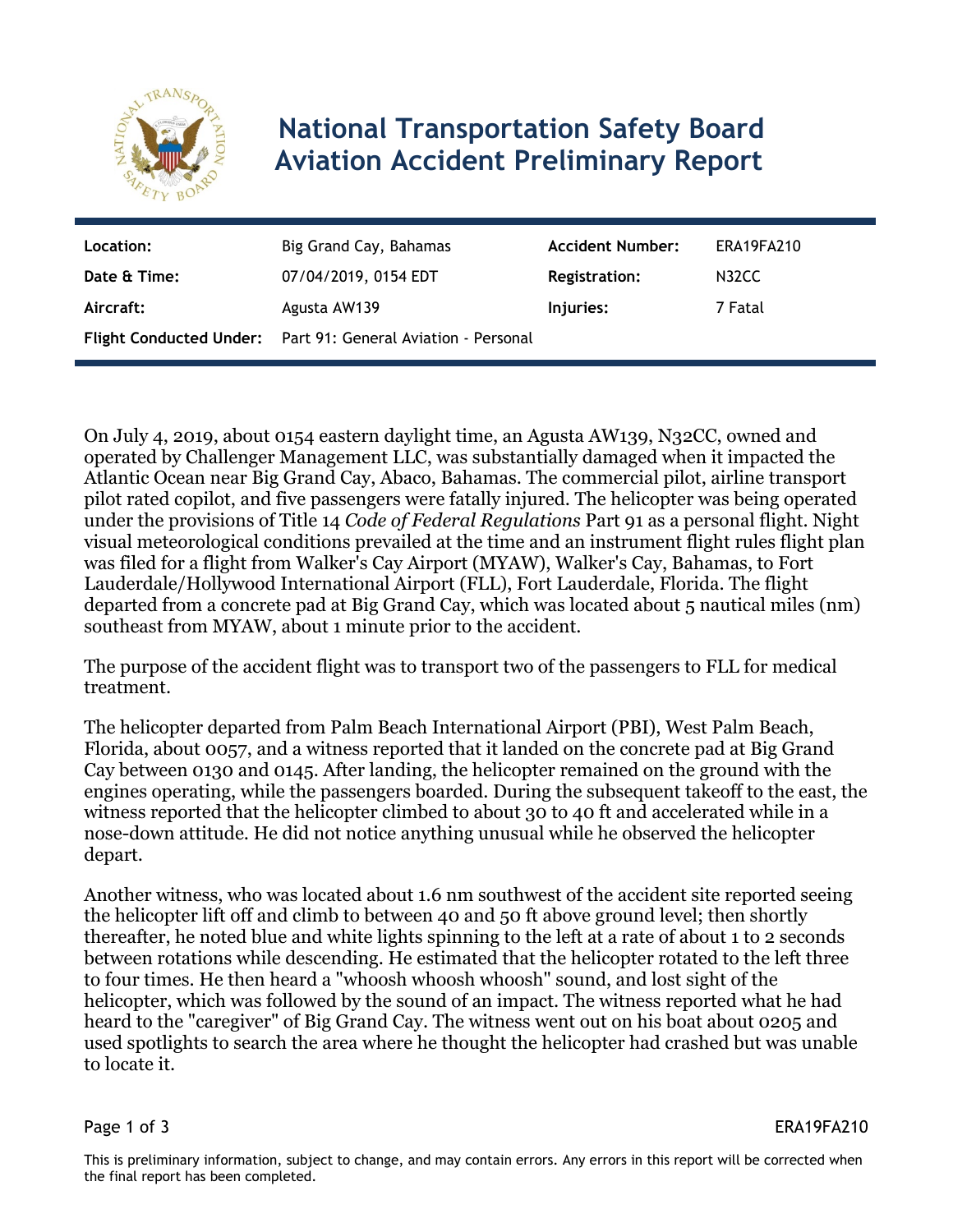The Federal Aviation Administration issued an alert notice for the overdue flight about 1521. The helicopter was subsequently located by local residents sometime between 1600 and 1700, in about 16 ft of water about 1.2 nm north-northeast of the departure point.

The helicopter was found inverted and the tailboom was separated from the aft fuselage and was recovered in multiple pieces. All five main rotor blades were separated but recovered. The tail rotor assembly, which was also separated was subsequently recovered. All four tail rotor blades were separated, and one tail rotor blade was not recovered. The recovered wreckage was retained for further examination, to include examination of the airframe, engines, flight controls, seats and restraints.

The helicopter was equipped with a multi-purpose flight recorder, an enhanced ground proximity warning system and several additional components capable of storing non-volatile memory, which were retained for evaluation and data download.

The accident investigation was initially under the jurisdiction of the Air Accident Investigation Department (AAID) of the Bahamas. On July 6, 2019, in accordance with Annex 13 to the Convention on International Civil Aviation, the AAID requested delegation of the accident investigation to the NTSB, which the NTSB accepted on July 8, 2019.

### **Aircraft and Owner/Operator Information**

| Aircraft Make:        | Agusta                    | Registration:                            | N32CC      |
|-----------------------|---------------------------|------------------------------------------|------------|
| Model/Series:         | AW139 No Series           | <b>Aircraft Category:</b>                | Helicopter |
| <b>Amateur Built:</b> | No                        |                                          |            |
| Operator:             | Challenger Management LLC | <b>Operating Certificate(s)</b><br>Held: | None       |

#### **Meteorological Information and Flight Plan**

| <b>Conditions at Accident Site:</b>     | <b>Visual Conditions</b> | <b>Condition of Light:</b>    | Night/Dark                       |
|-----------------------------------------|--------------------------|-------------------------------|----------------------------------|
| <b>Observation Facility, Elevation:</b> | MYGF, 8 ft msl           | <b>Observation Time:</b>      | 2000 EDT                         |
| <b>Distance from Accident Site:</b>     | 46 Nautical Miles        | <b>Temperature/Dew Point:</b> | $29^{\circ}$ C / 25 $^{\circ}$ C |
| <b>Lowest Cloud Condition:</b>          | Few / 2500 ft agl        | Wind Speed/Gusts, Direction:  | 4 knots / , 160 <sup>°</sup>     |
| Lowest Ceiling:                         | Broken / 25000 ft agl    | Visibility:                   | 10 Miles                         |
| <b>Altimeter Setting:</b>               | 29.95 inches Hg          | Type of Flight Plan Filed:    | ifr                              |
| <b>Departure Point:</b>                 | Big Grand Cay, FN        | Destination:                  | Fort Lauderdale, FL<br>(FLL)     |

#### Page 2 of 3 ERA19FA210

This is preliminary information, subject to change, and may contain errors. Any errors in this report will be corrected when the final report has been completed.